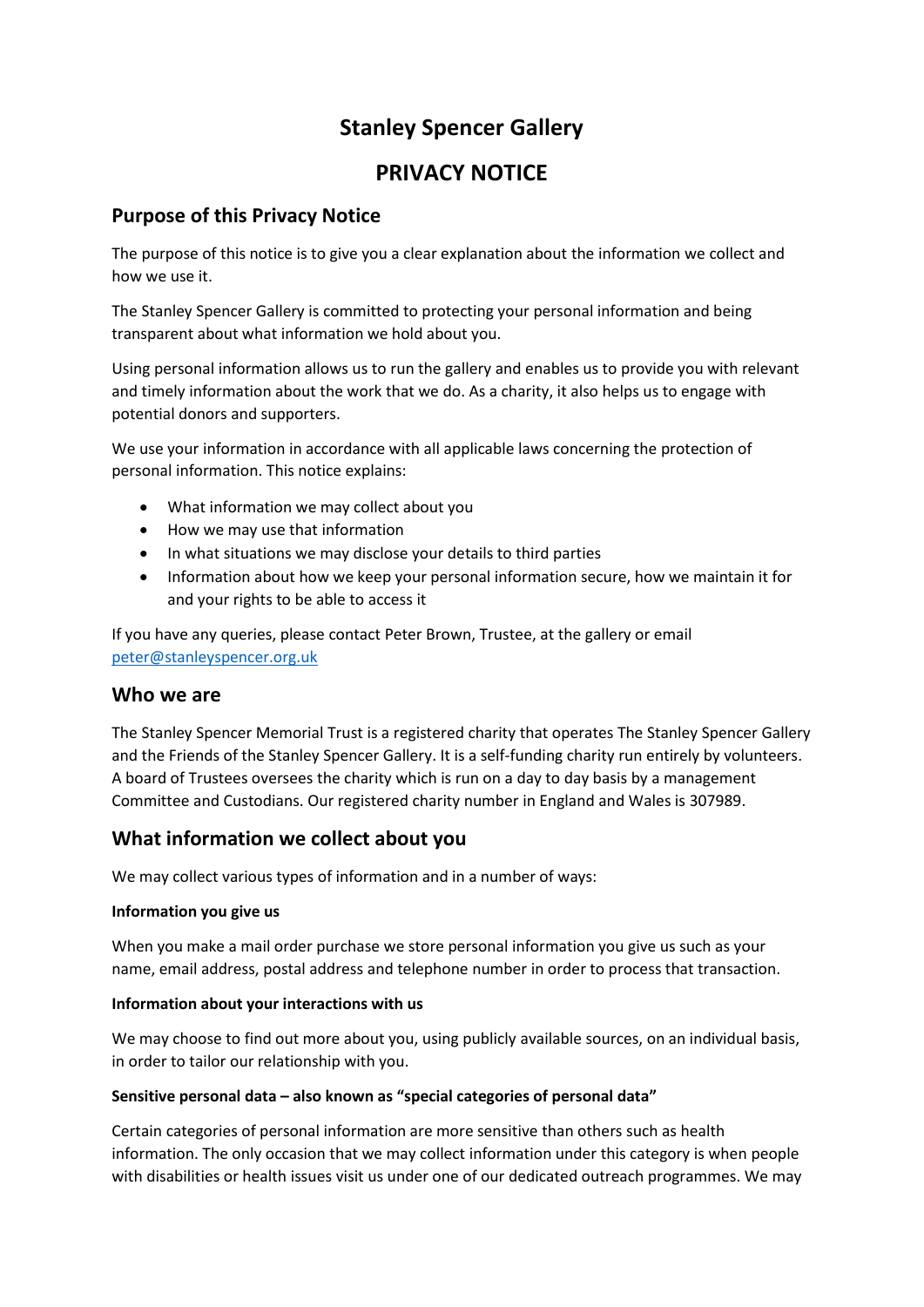ask people to share their health information with us in order to support them during their visit to the gallery especially if they have specific and complex care needs. Participants can opt out of providing this information at any time and such information will not be retained after the visit is concluded.

# **How we might use your information if you make a purchase from us, are a supporter who receives marketing materials or makes donations**

#### **Processing your admission ticket, purchase or donation**

When you buy an admission ticket, book for an event, make a purchase, or make a donation, you are entering into a contract with us. In order to perform this contract we need to process and store your data. For example, we may need to contact you by email or telephone in the case of cancellation of an event, or in the case of problems with your payment.

#### **Analysis & Insight**

We may use your data to understand more about our visitors – for example, analysing data connected with those who use the gallery Wi-Fi. This data is collected on our behalf by Purple Wi-Fi and is anonymous. Further information about this is available via the Purple website <https://purple.ai/privacy-policy/> .

#### **Marketing communications**

We aim to communicate with you about the work that we do in ways that you find relevant, timely and respectful. To do this we use data that we have stored about you, such as what events you have booked for in the past, as well as any preferences you may have told us about.

Sending emails is one of our main ways of communicating with you and we include a variety of information in our emails including news, exhibition information, activities and fundraising appeals. We will provide you with an option to unsubscribe in every email that we send you, or you can alternatively use the contact details at the end of this policy.

Where you have provided your postal address or telephone number we may send this information to you by post or by calling your telephone unless you have asked us not to. If you would like to opt out of information at any time please contact us using the details at the end of this policy.

We will keep your personal information for no longer than is necessary for the purposes for which it is processed. If you ask us not to contact you, we will keep some basic information about you on our suppression list in order to avoid sending you unwanted materials in the future.

#### **Responding to enquiries**

If you contact us then we will keep a record of this correspondence and any associated documents so that we have the information available in the event of a follow-up.

#### **Notifying you of changes**

If we make significant changes to our privacy notice or policies which may affect you, we will use your contact details to inform you of the changes.

#### **Other processing activities**

We may analyse data we hold about you in order to identify and prevent fraud.

#### **Your debit and credit card information**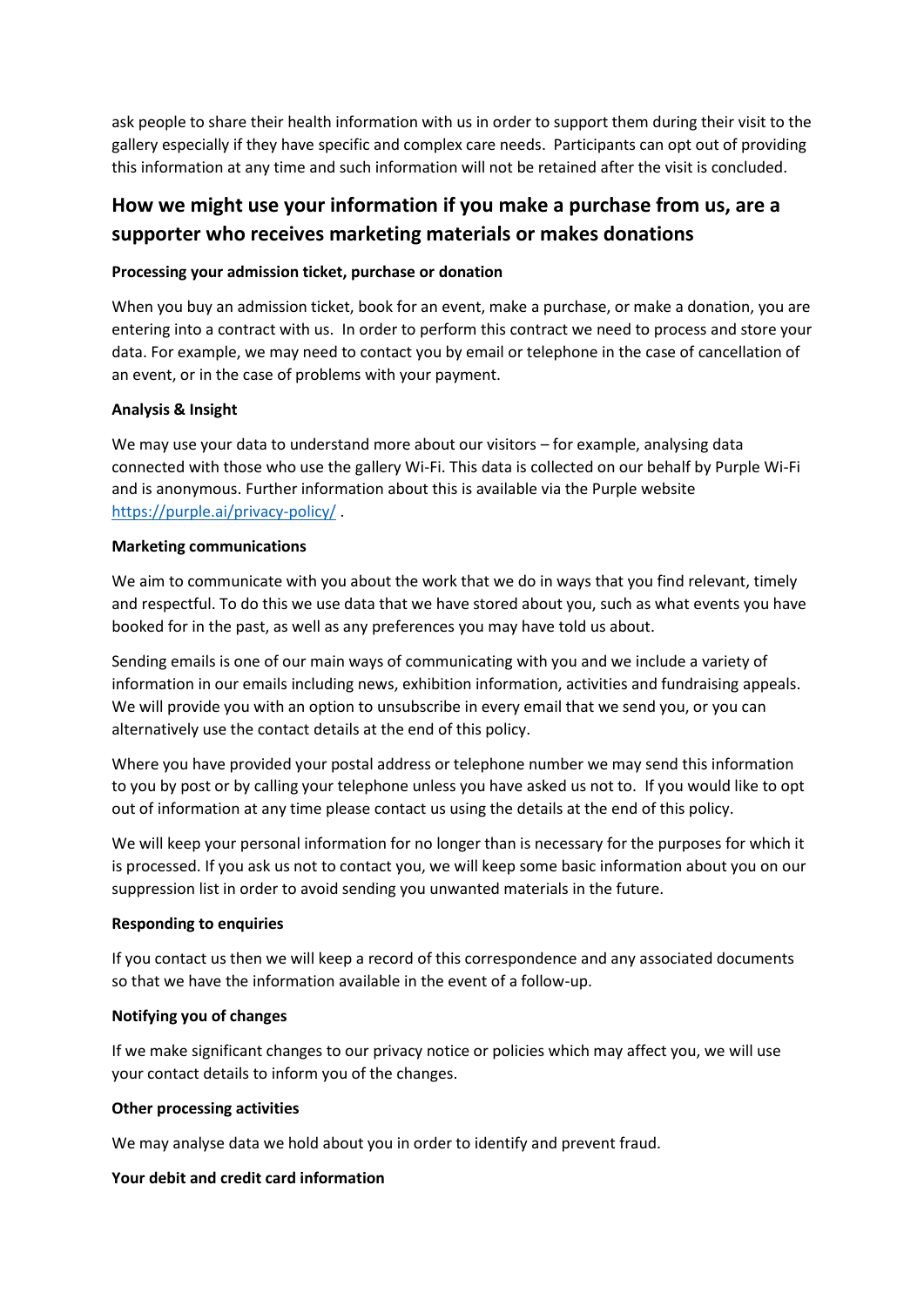If you use your credit or debit card to purchase from us or to make a donation, we will ensure that this is carried out securely and in accordance with the Payment Card Industry Data Security Standard (PCI-DSS).

# **Who the Gallery shares personal information with and why**

We will never share your details with other organisations to use for their own purposes, other than where we are required to do so by law. The charity will not share or sell your personal information to any third party for marketing purposes and you will not receive offers from other companies or organisations as a result of giving your details to us.

# **How we might use your information if you have visited our website**

Cookies are small text files that are automatically placed onto your device by some websites that you visit. They are widely used to allow a website to function (for example to keep track of your basket) as well to provide website operators with information on how the site is being used.

# **How we might use your information if you are applying for a role at the Gallery**

The Gallery is the data controller for the information you provide during the recruitment process. If you have any queries about the process or how we handle your information, please contact us.

### **What will we do with the information you provide to us?**

All of the information you provide during the process will only be used for the purpose of progressing your application, or to fulfil legal or regulatory requirements if necessary. We will not share any of the information you provide during the recruitment process with any third parties for marketing purposes. The information you provide will be held securely by us whether the information is in electronic or physical format.

We will use the contact details you provide to us to contact you to progress your application. We will use the other information you provide to assess your suitability for the role you have applied for.

### **What information do we ask for, and why?**

Will only ask for information that we need to fulfil our stated purposes and will not retain it for longer than is necessary. The information we ask for is used to assess your suitability for employment.

### **Application stage**

We ask you for your personal details including name and contact details. We will also ask you about your previous experience, education, referees and for answers to questions relevant to the role you have applied for. Our recruitment team will have access to all of this information.

Emergency contact details – so we know who to contact in case you have an emergency at work

### **How long is the information retained for?**

If you are successful, the information you provide during the application process will be retained by us as part of your volunteer file for the duration of your engagement with us plus 6 years following the end of any such engagement.